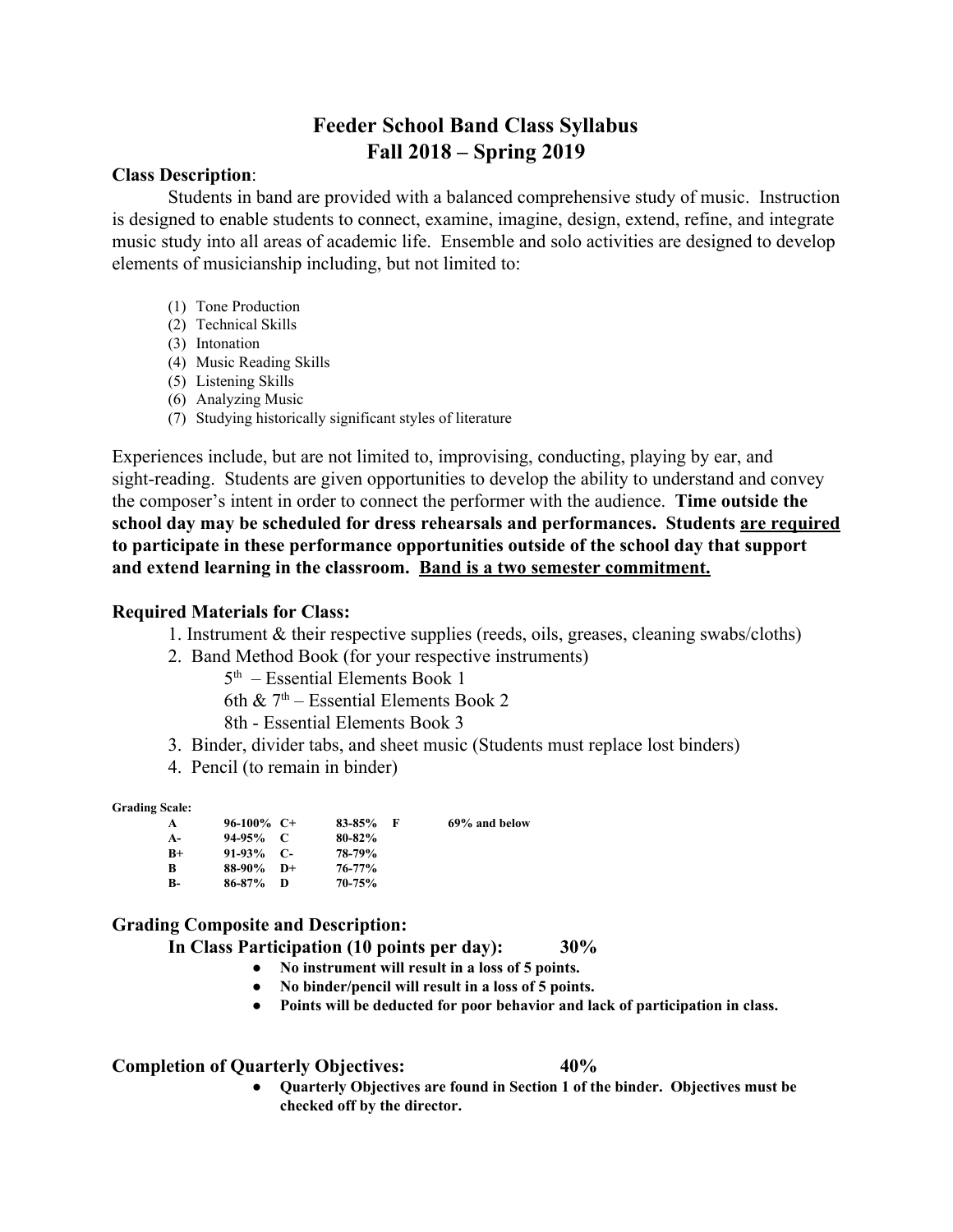**● Objective sheet grades are based on the number of completed lines, with each objective receiving equal weight.**

**Weekly Practice Records: 20%**

- **● 60 minutes of practice at home are required each week.**
- **● A quarterly practice sheet will be kept in Section 1 of the binder. Parents must sign the record each week, but only after the student has completed the form.**

**Concerts and Dress Rehearsals: 10%**

- **● Concerts and Dress Rehearsals are required events and will result in a loss of points if not attended.**
- **● Any student unable to attend the dress rehearsal because of another performance or event must have written permission from the parent. These students will be given an alternate assignment to fulfill this requirement.**
- **● Absence at a concert will only be considered an excused absence if it meets the requirements of a school absence.**

**Wednesday, December 5th, 2018 Feeder School Christmas Concert Tuesday, December 4th, 2018 - Dress Rehearsal**

- **● The feeder school band a concert in the Mater Dei Auditorium.**
- **● The concert will begin at 6:30 p.m.**
- **● More detailed information in included on the Junior Band Schedule.**
- **● Each school band may also participate in its' own school's Christmas Concert. Dates and times are TBA.**

**Wednesday, April 17th, 2019 Feeder School Band Spring Concert Tuesday, April 16th, 2019 - Dress Rehearsal**

- **● The concert will be held in the Mater Dei Auditorium.**
- **● Concert begins at 6:30 p.m.**
- **Report times are as follows:**  $5^{th}$  **6:00 p.m.**  $6^{th}$  $8^{th}$  $5:45$  **p.m.**

### **Concert Dress:**

Dress code for school concerts will be:

Boys: White dress shirt or polo (school polo acceptable), black slacks (no jeans), black belt, and black dress shoes.

Girls: White blouse or polo (school polo acceptable), black skirt (knee length or longer) or slacks, and black dress shoes.

DIRECTOR CONTACT INFORMATION Mrs. GOTH –  $L$ GOTH $@$ EVDIO.ORG (812) 430-0750 MS. FIELD- AFIELD@EVDIO.ORG (812) - 620-0358 Ms. HUGGINS - [MHUGGINS](mailto:mhuggins@evdio.org)@EVDIO.ORG